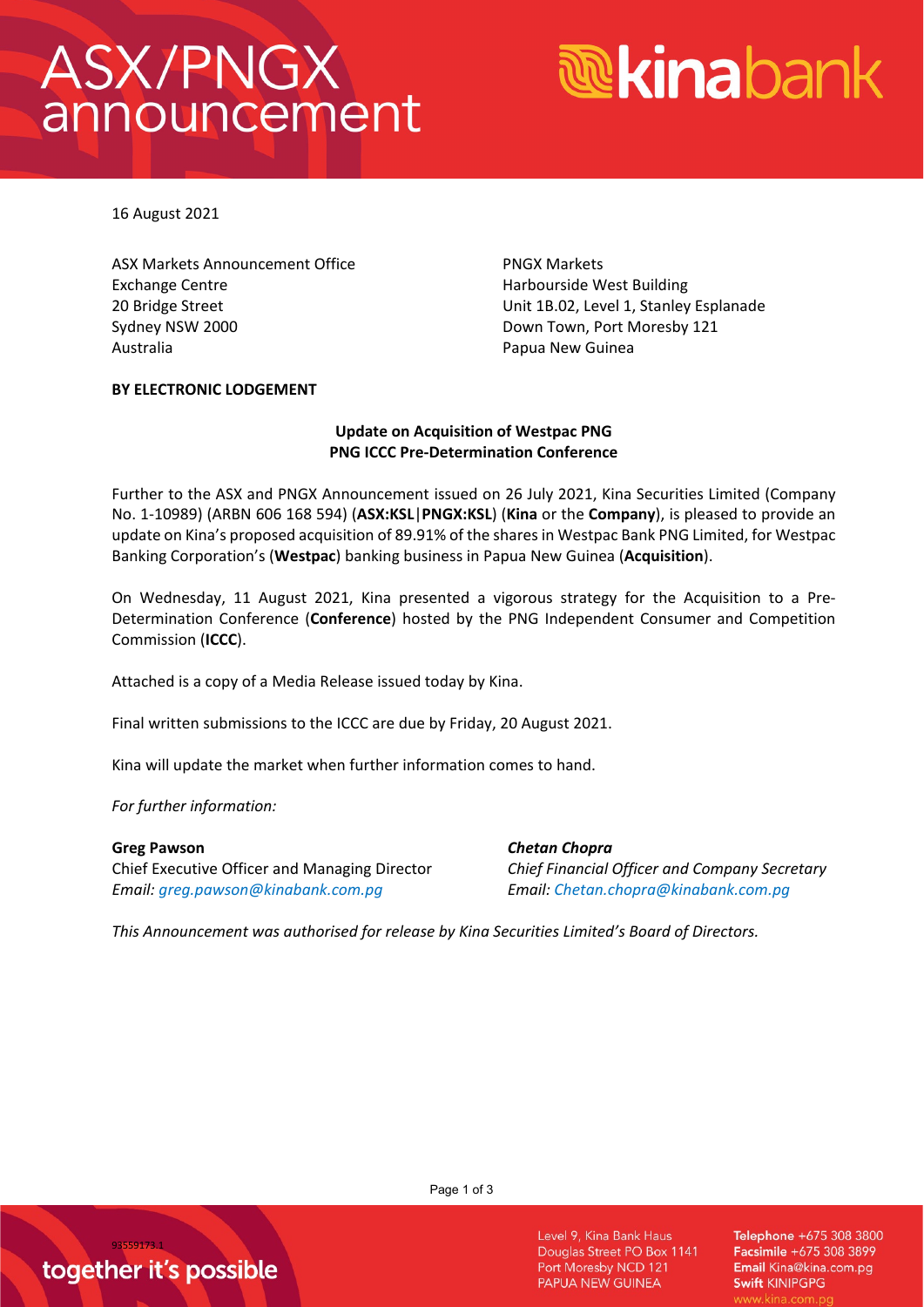## media release



Monday, 16 August 2021

## **More competition, more innovation and more customer choice, Kina Chairman**

Kina Securities Limited presented a vigorous strategy to PNG's Independent Consumer and Competition Commission ("ICCC") on Wednesday in support of its acquisition of Westpac PNG.

Represented by Chairman, Isikeli Taureka, and Managing Director and Chief Executive Officer, Greg Pawson, Kina outlined a powerful vision for more competition in the banking sector, more innovation and more customer choice for Papua New Guinea if the acquisition is approved by the ICCC.

"Our mission is to constantly improve the prosperity of the people, communities and markets that we serve," said Mr. Taureka in his opening statement. "We strongly believe that this transaction should be approved by the ICCC."

Mr Greg Pawson committed to a PGK25 million investment in technology and digital innovation, expanding the current Westpac PNG branch and instore network by 50% in the first three years after the acquisition, and to creating a pan-Pacific bank domiciled in PNG.

"We will expand the distribution footprint of banking services across PNG to reach more Papua New Guineans," said Mr. Pawson. "We will retain the existing Westpac corporate structure, banking licence, operations and technology – and simply rebrand as East West Commercial Bank. This exciting new bank brand will also be used for Westpac Fiji and positioned as PNG's international bank brand."

This multi-brand strategy, common in many countries, will see East West Commercial Bank compete directly with Kina Bank, and will provide customers with a full range of competitive, innovative financial services.

"Expanding the distribution footprint will ensure more competition in locations across PNG which are currently only served by one bank or not at all. It's a huge commitment to reinvigorate financial inclusion," said Mr Pawson. Kina also sees a medium-term prospect of securing banking licences in Australia and Singapore to improve PNG's access and reach across the region.

These commitments were part of seven major and significant public benefits Mr. Pawson outlined to increase competition, improve access and provide more jobs for Papua New Guineans.

### Page 2 of 3

Level 9, Kina Bank Haus Douglas Street, PO Box 1141 Port Moresby NCD 121 Papua New Guinea

Telephone +675 308 3800 Email Kina@kinabank.com.pg **Swift KINIPGPG** www.kinabank.com.pg

## together it's possible